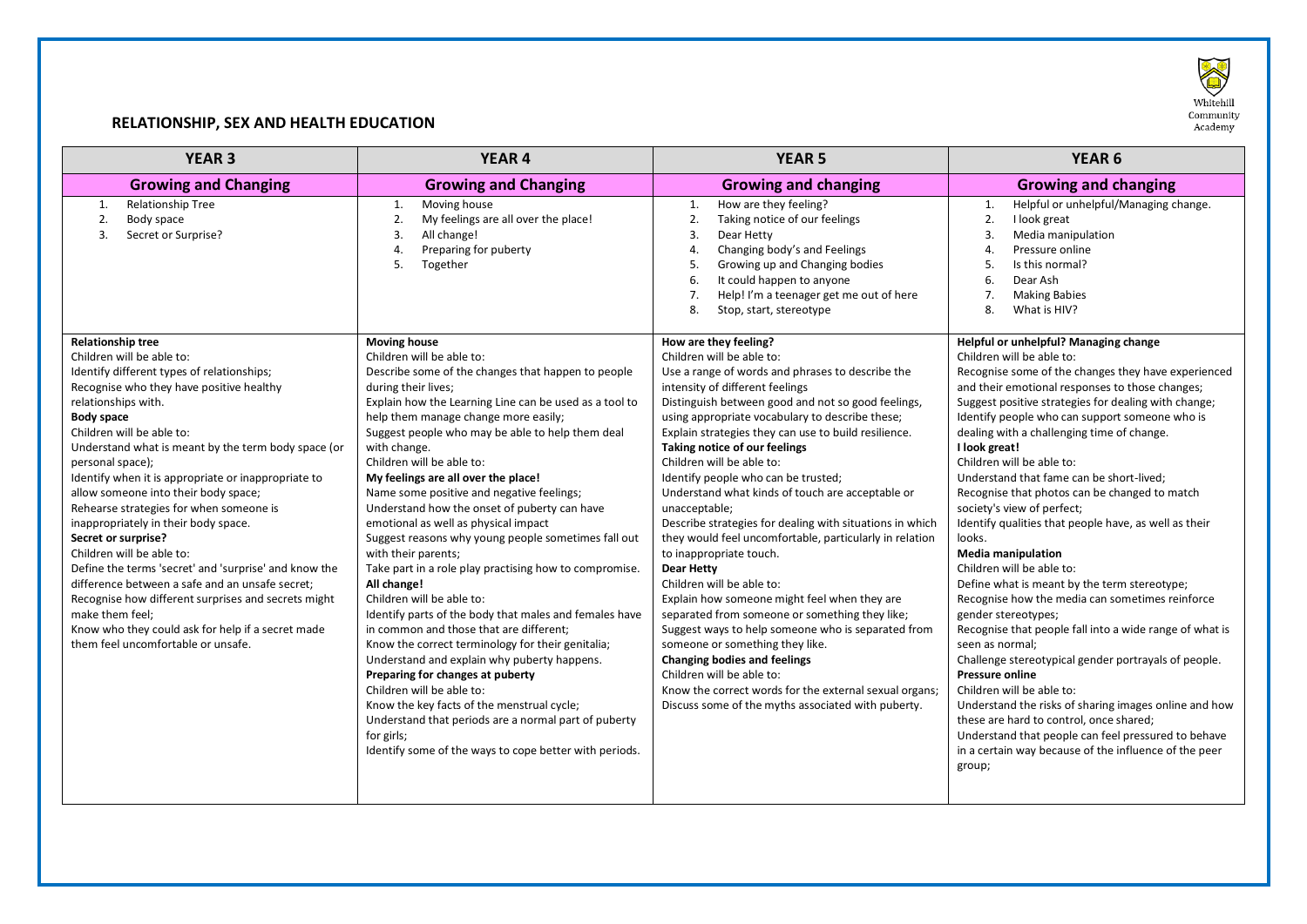| Growing up and changing bodies<br>Understand the norms of risk-taking behaviour and<br><b>Together</b><br>Children will be able to:<br>Children will be able to:<br>that these are usually lower than people believe them<br>Understand that marriage is a commitment to be<br>Identify some products that they may need during<br>to be.<br>Is this normal?<br>entered into freely and not against someone's will;<br>puberty and why;<br>Children will be able to:<br>Know what menstruation is and why it happens.<br>Recognise that marriage includes same sex and<br>Define the word 'puberty' giving examples of some of<br>It could happen to anyone<br>opposite sex partners;<br>Children will be able to:<br>Know the legal age for marriage in England or<br>the physical and emotional changes associated with it;<br>Identify the consequences of positive and negative<br>Suggest strategies that would help someone who felt<br>Scotland:<br>behaviour on themselves and others;<br>Discuss the reasons why a person would want to be<br>challenged by the changes in puberty;<br>married, or live together, or have a civil ceremony.<br>Give examples of how individual/group actions can<br>Understand what FGM is and that it is an illegal<br>impact on others in a positive or negative way.<br>practice in this country;<br>Know where someone could get support if they were<br>Help! I'm a teenager - get me out of here!<br>Children will be able to:<br>concerned about their own or another person's safety.<br>Recognise how our body feels when we're relaxed;<br>Dear Ash<br>Children will be able to:<br>List some of the ways our body feels when it is nervous<br>Explain the difference between a safe and an unsafe<br>or sad;<br>Describe and/or demonstrate how to be resilient in<br>secret: |  |  |
|-----------------------------------------------------------------------------------------------------------------------------------------------------------------------------------------------------------------------------------------------------------------------------------------------------------------------------------------------------------------------------------------------------------------------------------------------------------------------------------------------------------------------------------------------------------------------------------------------------------------------------------------------------------------------------------------------------------------------------------------------------------------------------------------------------------------------------------------------------------------------------------------------------------------------------------------------------------------------------------------------------------------------------------------------------------------------------------------------------------------------------------------------------------------------------------------------------------------------------------------------------------------------------------------------------------------------------------------------------------------------------------------------------------------------------------------------------------------------------------------------------------------------------------------------------------------------------------------------------------------------------------------------------------------------------------------------------------------------------------------------------------------------------------------------------------------------------------|--|--|
|                                                                                                                                                                                                                                                                                                                                                                                                                                                                                                                                                                                                                                                                                                                                                                                                                                                                                                                                                                                                                                                                                                                                                                                                                                                                                                                                                                                                                                                                                                                                                                                                                                                                                                                                                                                                                                   |  |  |
|                                                                                                                                                                                                                                                                                                                                                                                                                                                                                                                                                                                                                                                                                                                                                                                                                                                                                                                                                                                                                                                                                                                                                                                                                                                                                                                                                                                                                                                                                                                                                                                                                                                                                                                                                                                                                                   |  |  |
|                                                                                                                                                                                                                                                                                                                                                                                                                                                                                                                                                                                                                                                                                                                                                                                                                                                                                                                                                                                                                                                                                                                                                                                                                                                                                                                                                                                                                                                                                                                                                                                                                                                                                                                                                                                                                                   |  |  |
|                                                                                                                                                                                                                                                                                                                                                                                                                                                                                                                                                                                                                                                                                                                                                                                                                                                                                                                                                                                                                                                                                                                                                                                                                                                                                                                                                                                                                                                                                                                                                                                                                                                                                                                                                                                                                                   |  |  |
|                                                                                                                                                                                                                                                                                                                                                                                                                                                                                                                                                                                                                                                                                                                                                                                                                                                                                                                                                                                                                                                                                                                                                                                                                                                                                                                                                                                                                                                                                                                                                                                                                                                                                                                                                                                                                                   |  |  |
|                                                                                                                                                                                                                                                                                                                                                                                                                                                                                                                                                                                                                                                                                                                                                                                                                                                                                                                                                                                                                                                                                                                                                                                                                                                                                                                                                                                                                                                                                                                                                                                                                                                                                                                                                                                                                                   |  |  |
|                                                                                                                                                                                                                                                                                                                                                                                                                                                                                                                                                                                                                                                                                                                                                                                                                                                                                                                                                                                                                                                                                                                                                                                                                                                                                                                                                                                                                                                                                                                                                                                                                                                                                                                                                                                                                                   |  |  |
|                                                                                                                                                                                                                                                                                                                                                                                                                                                                                                                                                                                                                                                                                                                                                                                                                                                                                                                                                                                                                                                                                                                                                                                                                                                                                                                                                                                                                                                                                                                                                                                                                                                                                                                                                                                                                                   |  |  |
|                                                                                                                                                                                                                                                                                                                                                                                                                                                                                                                                                                                                                                                                                                                                                                                                                                                                                                                                                                                                                                                                                                                                                                                                                                                                                                                                                                                                                                                                                                                                                                                                                                                                                                                                                                                                                                   |  |  |
|                                                                                                                                                                                                                                                                                                                                                                                                                                                                                                                                                                                                                                                                                                                                                                                                                                                                                                                                                                                                                                                                                                                                                                                                                                                                                                                                                                                                                                                                                                                                                                                                                                                                                                                                                                                                                                   |  |  |
|                                                                                                                                                                                                                                                                                                                                                                                                                                                                                                                                                                                                                                                                                                                                                                                                                                                                                                                                                                                                                                                                                                                                                                                                                                                                                                                                                                                                                                                                                                                                                                                                                                                                                                                                                                                                                                   |  |  |
|                                                                                                                                                                                                                                                                                                                                                                                                                                                                                                                                                                                                                                                                                                                                                                                                                                                                                                                                                                                                                                                                                                                                                                                                                                                                                                                                                                                                                                                                                                                                                                                                                                                                                                                                                                                                                                   |  |  |
|                                                                                                                                                                                                                                                                                                                                                                                                                                                                                                                                                                                                                                                                                                                                                                                                                                                                                                                                                                                                                                                                                                                                                                                                                                                                                                                                                                                                                                                                                                                                                                                                                                                                                                                                                                                                                                   |  |  |
|                                                                                                                                                                                                                                                                                                                                                                                                                                                                                                                                                                                                                                                                                                                                                                                                                                                                                                                                                                                                                                                                                                                                                                                                                                                                                                                                                                                                                                                                                                                                                                                                                                                                                                                                                                                                                                   |  |  |
|                                                                                                                                                                                                                                                                                                                                                                                                                                                                                                                                                                                                                                                                                                                                                                                                                                                                                                                                                                                                                                                                                                                                                                                                                                                                                                                                                                                                                                                                                                                                                                                                                                                                                                                                                                                                                                   |  |  |
|                                                                                                                                                                                                                                                                                                                                                                                                                                                                                                                                                                                                                                                                                                                                                                                                                                                                                                                                                                                                                                                                                                                                                                                                                                                                                                                                                                                                                                                                                                                                                                                                                                                                                                                                                                                                                                   |  |  |
|                                                                                                                                                                                                                                                                                                                                                                                                                                                                                                                                                                                                                                                                                                                                                                                                                                                                                                                                                                                                                                                                                                                                                                                                                                                                                                                                                                                                                                                                                                                                                                                                                                                                                                                                                                                                                                   |  |  |
| order to find someone who will listen to you.<br>Identify situations where someone might need to                                                                                                                                                                                                                                                                                                                                                                                                                                                                                                                                                                                                                                                                                                                                                                                                                                                                                                                                                                                                                                                                                                                                                                                                                                                                                                                                                                                                                                                                                                                                                                                                                                                                                                                                  |  |  |
| break a confidence in order to keep someone safe.<br>Stop, start, stereotypes                                                                                                                                                                                                                                                                                                                                                                                                                                                                                                                                                                                                                                                                                                                                                                                                                                                                                                                                                                                                                                                                                                                                                                                                                                                                                                                                                                                                                                                                                                                                                                                                                                                                                                                                                     |  |  |
| Children will be able to:<br><b>Making babies</b>                                                                                                                                                                                                                                                                                                                                                                                                                                                                                                                                                                                                                                                                                                                                                                                                                                                                                                                                                                                                                                                                                                                                                                                                                                                                                                                                                                                                                                                                                                                                                                                                                                                                                                                                                                                 |  |  |
| Children will be able to:<br>Recognise that some people can get bullied because of                                                                                                                                                                                                                                                                                                                                                                                                                                                                                                                                                                                                                                                                                                                                                                                                                                                                                                                                                                                                                                                                                                                                                                                                                                                                                                                                                                                                                                                                                                                                                                                                                                                                                                                                                |  |  |
| the way they express their gender;<br>Identify the changes that happen through puberty to                                                                                                                                                                                                                                                                                                                                                                                                                                                                                                                                                                                                                                                                                                                                                                                                                                                                                                                                                                                                                                                                                                                                                                                                                                                                                                                                                                                                                                                                                                                                                                                                                                                                                                                                         |  |  |
| Give examples of how bullying behaviours can be<br>allow sexual reproduction to occur;                                                                                                                                                                                                                                                                                                                                                                                                                                                                                                                                                                                                                                                                                                                                                                                                                                                                                                                                                                                                                                                                                                                                                                                                                                                                                                                                                                                                                                                                                                                                                                                                                                                                                                                                            |  |  |
| Know a variety of ways in which the sperm can fertilise<br>stopped.                                                                                                                                                                                                                                                                                                                                                                                                                                                                                                                                                                                                                                                                                                                                                                                                                                                                                                                                                                                                                                                                                                                                                                                                                                                                                                                                                                                                                                                                                                                                                                                                                                                                                                                                                               |  |  |
| the egg to create a baby;                                                                                                                                                                                                                                                                                                                                                                                                                                                                                                                                                                                                                                                                                                                                                                                                                                                                                                                                                                                                                                                                                                                                                                                                                                                                                                                                                                                                                                                                                                                                                                                                                                                                                                                                                                                                         |  |  |
| Know the legal age of consent and what it means.                                                                                                                                                                                                                                                                                                                                                                                                                                                                                                                                                                                                                                                                                                                                                                                                                                                                                                                                                                                                                                                                                                                                                                                                                                                                                                                                                                                                                                                                                                                                                                                                                                                                                                                                                                                  |  |  |
| What is HIV?                                                                                                                                                                                                                                                                                                                                                                                                                                                                                                                                                                                                                                                                                                                                                                                                                                                                                                                                                                                                                                                                                                                                                                                                                                                                                                                                                                                                                                                                                                                                                                                                                                                                                                                                                                                                                      |  |  |
| Children will be able to:                                                                                                                                                                                                                                                                                                                                                                                                                                                                                                                                                                                                                                                                                                                                                                                                                                                                                                                                                                                                                                                                                                                                                                                                                                                                                                                                                                                                                                                                                                                                                                                                                                                                                                                                                                                                         |  |  |
| Explain how HIV affects the body's immune system;                                                                                                                                                                                                                                                                                                                                                                                                                                                                                                                                                                                                                                                                                                                                                                                                                                                                                                                                                                                                                                                                                                                                                                                                                                                                                                                                                                                                                                                                                                                                                                                                                                                                                                                                                                                 |  |  |
| Understand that HIV is difficult to transmit;                                                                                                                                                                                                                                                                                                                                                                                                                                                                                                                                                                                                                                                                                                                                                                                                                                                                                                                                                                                                                                                                                                                                                                                                                                                                                                                                                                                                                                                                                                                                                                                                                                                                                                                                                                                     |  |  |
| Know how a person can protect themself from HIV.                                                                                                                                                                                                                                                                                                                                                                                                                                                                                                                                                                                                                                                                                                                                                                                                                                                                                                                                                                                                                                                                                                                                                                                                                                                                                                                                                                                                                                                                                                                                                                                                                                                                                                                                                                                  |  |  |
|                                                                                                                                                                                                                                                                                                                                                                                                                                                                                                                                                                                                                                                                                                                                                                                                                                                                                                                                                                                                                                                                                                                                                                                                                                                                                                                                                                                                                                                                                                                                                                                                                                                                                                                                                                                                                                   |  |  |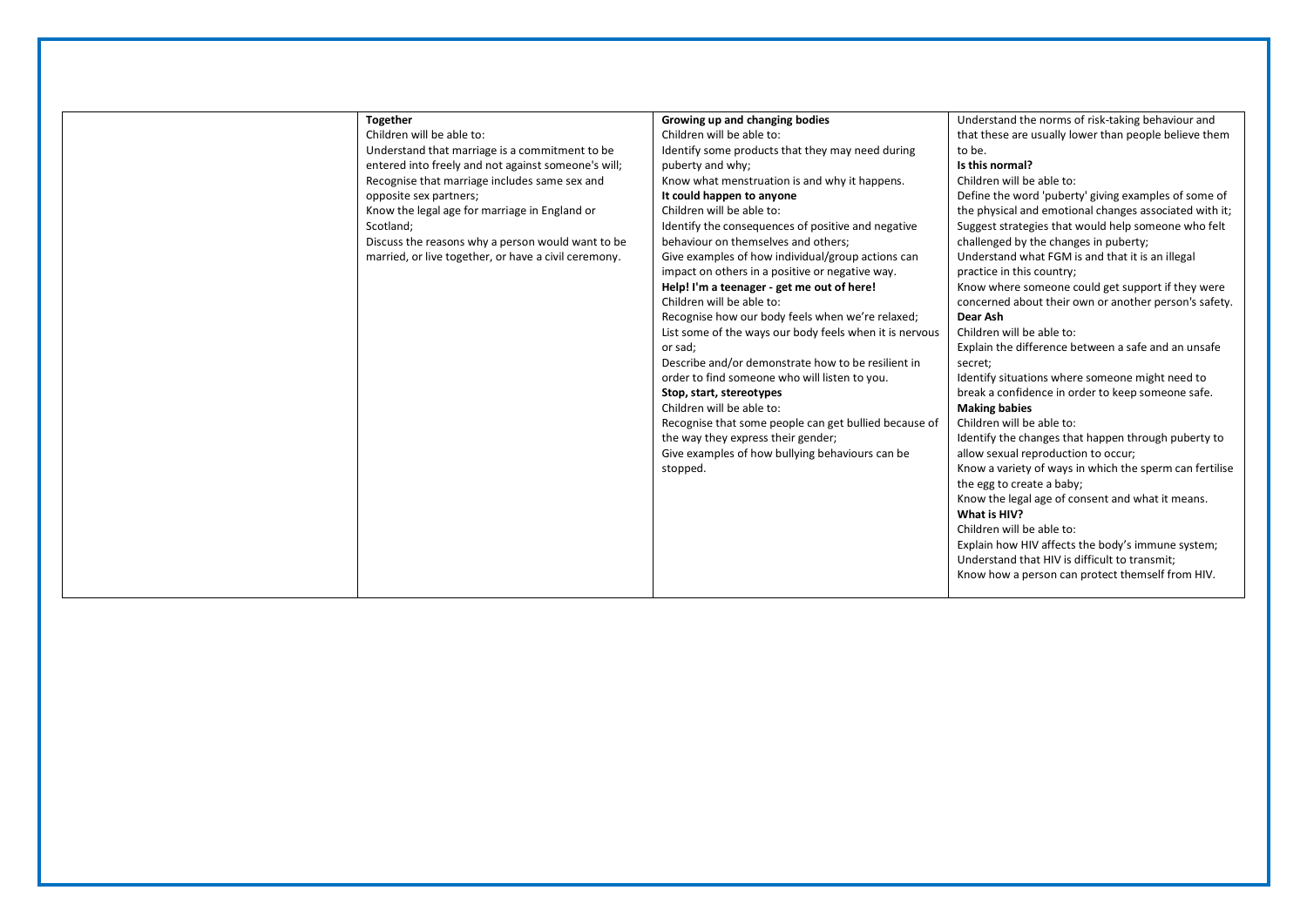| <b>Growing up with Yasmine and Tom</b>                                                                                                                                                                                                                                                                                                                                                                                                                                                                                                                                                                                              | <b>Growing up with Yasmine and Tom</b>                                                                                                                                                                                                                                                                                                                                                                                                                                                                                                                                                                                                                                                                                                                                                                                                                                                                                                                                                                                                                                                                                                                                                                                                                                                                                                                                            | <b>Growing up with Yasmine and Tom</b>                                                                                                                                                                                                                                                                                                                                                                                                                                                                                                                                                                                                                                                                                                                                                                                                                                                                                                                                                                                                                                                                                                                                                 | Growing up with Yasmine and Tom                                                                                                                                                                                                                                                                                                                                                                                                                                                                                                                                                                                                                                                                                                                                                                                                                                                                                                                                                                                                                                                                                                                                       |
|-------------------------------------------------------------------------------------------------------------------------------------------------------------------------------------------------------------------------------------------------------------------------------------------------------------------------------------------------------------------------------------------------------------------------------------------------------------------------------------------------------------------------------------------------------------------------------------------------------------------------------------|-----------------------------------------------------------------------------------------------------------------------------------------------------------------------------------------------------------------------------------------------------------------------------------------------------------------------------------------------------------------------------------------------------------------------------------------------------------------------------------------------------------------------------------------------------------------------------------------------------------------------------------------------------------------------------------------------------------------------------------------------------------------------------------------------------------------------------------------------------------------------------------------------------------------------------------------------------------------------------------------------------------------------------------------------------------------------------------------------------------------------------------------------------------------------------------------------------------------------------------------------------------------------------------------------------------------------------------------------------------------------------------|----------------------------------------------------------------------------------------------------------------------------------------------------------------------------------------------------------------------------------------------------------------------------------------------------------------------------------------------------------------------------------------------------------------------------------------------------------------------------------------------------------------------------------------------------------------------------------------------------------------------------------------------------------------------------------------------------------------------------------------------------------------------------------------------------------------------------------------------------------------------------------------------------------------------------------------------------------------------------------------------------------------------------------------------------------------------------------------------------------------------------------------------------------------------------------------|-----------------------------------------------------------------------------------------------------------------------------------------------------------------------------------------------------------------------------------------------------------------------------------------------------------------------------------------------------------------------------------------------------------------------------------------------------------------------------------------------------------------------------------------------------------------------------------------------------------------------------------------------------------------------------------------------------------------------------------------------------------------------------------------------------------------------------------------------------------------------------------------------------------------------------------------------------------------------------------------------------------------------------------------------------------------------------------------------------------------------------------------------------------------------|
| <b>Module 2</b>                                                                                                                                                                                                                                                                                                                                                                                                                                                                                                                                                                                                                     | <b>Module 2</b>                                                                                                                                                                                                                                                                                                                                                                                                                                                                                                                                                                                                                                                                                                                                                                                                                                                                                                                                                                                                                                                                                                                                                                                                                                                                                                                                                                   | <b>Module 3</b>                                                                                                                                                                                                                                                                                                                                                                                                                                                                                                                                                                                                                                                                                                                                                                                                                                                                                                                                                                                                                                                                                                                                                                        | <b>Module 3</b>                                                                                                                                                                                                                                                                                                                                                                                                                                                                                                                                                                                                                                                                                                                                                                                                                                                                                                                                                                                                                                                                                                                                                       |
| Lesson 1: Introduction to Yasmine and Tom<br>Lesson 2: Gender stereotypes and Aspirations<br>Lesson 3: Me, Myself and I<br>Lesson 4: What makes a good friend                                                                                                                                                                                                                                                                                                                                                                                                                                                                       | Lesson 1: Introduction to Yasmine and Tom<br>Lesson 5: Families and getting along with our families<br>Lesson 6: My personal and private body parts and<br>keeping safe<br>Lesson 7: Body Care<br>Lesson 8: Is it risky?                                                                                                                                                                                                                                                                                                                                                                                                                                                                                                                                                                                                                                                                                                                                                                                                                                                                                                                                                                                                                                                                                                                                                          | Lesson 1: Introduction to Yasmine and Tom<br>Lesson 2: Online and Offline Friendships<br>Lesson 3: Friendships and Secrets<br>Lesson 4: Friendships and Pressure<br>Lesson 5: Keeping Safe - Safe and unsafe touch<br>Lesson 6: Keeping safe - Online images<br>Lesson 7: Changes at puberty<br>Lesson 8: Periods (menstruation)<br>Lesson 9: Wet dreams and masturbation                                                                                                                                                                                                                                                                                                                                                                                                                                                                                                                                                                                                                                                                                                                                                                                                              | Lesson 1: Introduction to Yasmine and Tom<br>Lesson 10: Making babies - Sexual intercourse<br>Lesson 11: Making babies - Assisted fertility and<br>multiple births<br>Lesson 12: Making babies - Pregnancy and birth<br>Lesson 13: Identity and Prejudice<br>Lesson 14: Equality and the Law<br>Lesson 15: Getting help                                                                                                                                                                                                                                                                                                                                                                                                                                                                                                                                                                                                                                                                                                                                                                                                                                               |
| Gender stereotypes and aspirations<br>I can take part in a discussion and respond respectfully<br>to someone I don't agree with.<br>I can describe what a stereotype is.<br>Me, myself and I<br>I can show respect to others who are different to me.<br>I can tell you at least one thing I am good at.<br>I can tell you one thing I can do to make myself feel<br>better if I am feeling down.<br>What makes a good friend?<br>I can tell you two things that make a good friend.<br>I can tell you two things that would make me think<br>someone is not a good friend.<br>I can explain what I need to do to be a good friend. | Families and getting on with our families<br>I can tell you one thing that most families have in<br>common and one way in which families can be<br>different.<br>I can explain how I would respond to unkind, mean or<br>bullying behaviour about my family or someone else's.<br>I can identify who I talk to if I am worried about<br>anyone or anything in my family.<br>My personal and private body parts and keeping safe<br>I can label the personal and private parts of bodies.<br>I can explain the difference between safe and unsafe<br>touches.<br>I know that no one has the right to touch us in a way<br>that feels unsafe not even someone in our family.<br><b>Body care</b><br>I can tell you at least one brilliant thing about my body.<br>I can explain which parts of the body I particularly<br>need to keep clean as I get older.<br>Is it risky?<br>I know what risky means and that some risks are good<br>and for others I need to think carefully.<br>I am beginning to understand how to take steps to<br>assess risk and keep myself safe.<br>I can say no to things I don't want to do.<br>I can use 'Stop Think Go' to help me know what my<br>options are if I start to feel unsafe.<br>People who can help us on and offline<br>I can identify someone I can ask for help if I need it.<br>I can explain what the CEOP reporting symbol means. | <b>Online and Offline friendships</b><br>I can explain how healthy friendships and relationships<br>make me feel.<br>I can explain what online bullying is.<br>I can tell someone what to do if they see something<br>that is upsetting me or shocking online.<br><b>Friendships and secrets</b><br>I can explain the difference between a safe and unsafe<br>secret.<br>I can describe some qualities of a good friendship.<br>I can ask for help if I need it.<br>Friendships and pressure<br>I can explain what peer pressure is.<br>I can say no to something I don't want to do.<br>Keeping safe - Safe and unsafe touch<br>I can explain the need to ask and receive permission<br>(consent) for some types of touch.<br>I can identify when physical contact feels unsafe and<br>describe how to ask for help.<br>I can evaluate the importance of choice, control and<br>time limit in making safer choices.<br>Keeping safe - Online images<br>I can explain why posting pictures could be risky.<br>I can explain the law about sharing pictures of a child's<br>personal and private body parts.<br>I can describe how to help a friend who has made a<br>'mistake' online. | Making babies - Sexual intercourse<br>I can describe fertilization through sexual intercourse.<br>I can explain how a baby is made and that different<br>people use different methods to do this.<br>I can describe what consent means.<br>I know the age of consent.<br>Making babies - Assisted fertility and multiple births<br>I can explain that some people have help to become<br>pregnant.<br>I can explain why some people need assistance to<br>make a baby.<br>I can describe the difference between identical and<br>non-identical twins.<br>Making babies - Pregnancy and birth<br>I can say how long an average pregnancy lasts.<br>I can explain why a pregnancy lasts approximately 40<br>weeks.<br>I can identify and explain why some things that should<br>and should not be eaten in pregnancy.<br>I can explain describe how babies are born (delivered).<br>I can work in a group.<br><b>Identity and prejudice</b><br>I can define what sexual orientation and gender mean.<br>I can identify things that shape our personal identity.<br>I can explain what prejudice means.<br><b>Equality and the Law</b><br>I can describe discrimination. |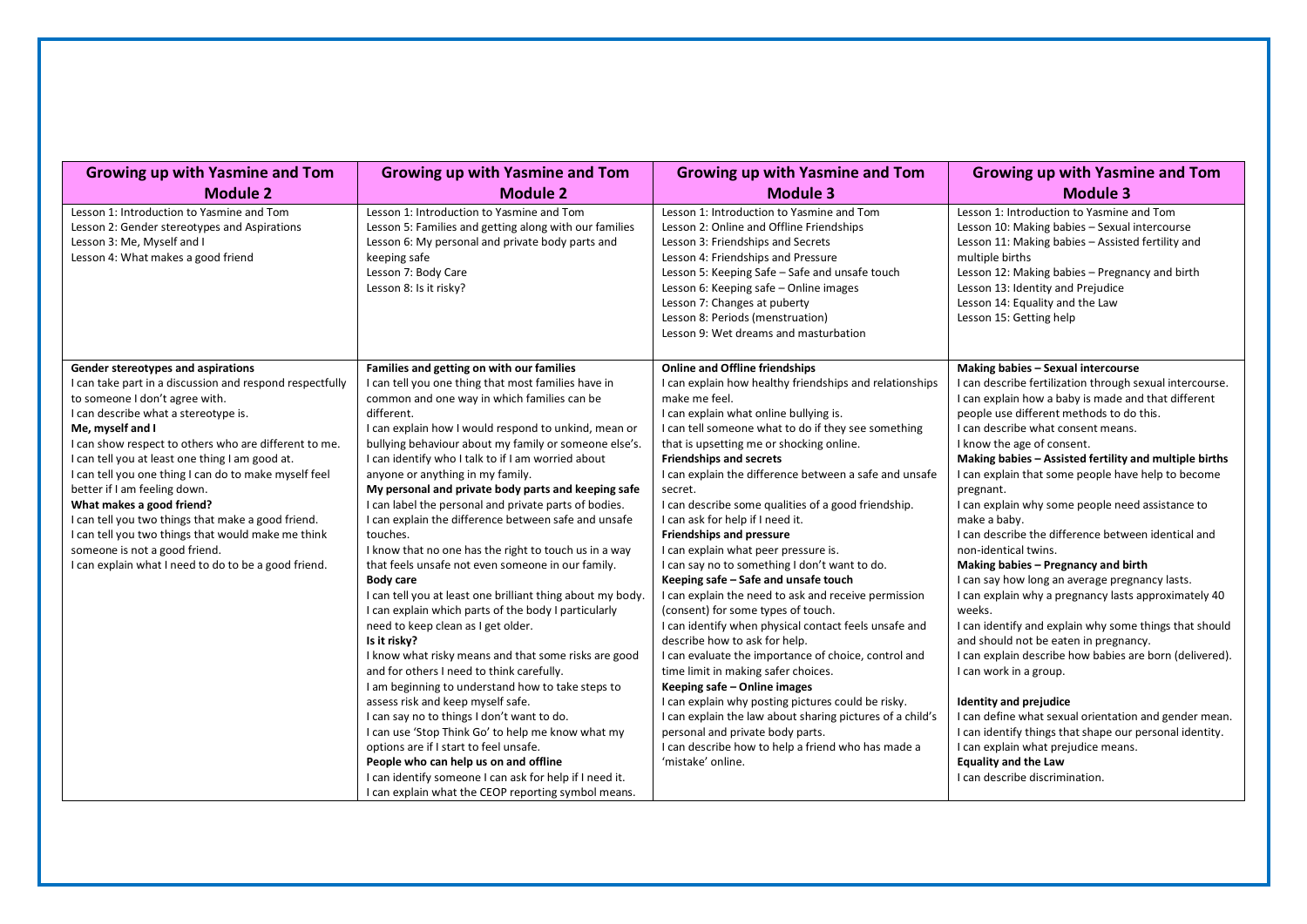| Changes at puberty                                       | I can explain that groups of people are protected by   |
|----------------------------------------------------------|--------------------------------------------------------|
| I can identify some of the changes that will happen in   | the Equality Act.                                      |
| my body and other bodies during puberty.                 | I can describe ways to challenge prejudice and         |
| I can describe who to talk to when I need help dealing   | discriminatory behaviour.                              |
| with the changes at puberty.                             | <b>Getting help</b>                                    |
| I can ask for support for any changes that are difficult | I can describe what Childline is and how to access it. |
| to manage.                                               | Using my helping hand, I can identify who I can go to  |
| <b>Periods (menstruation)</b>                            | for help.                                              |
| I can explain what a period (menstruation) is.           | I can explain that there is nothing too awful or small |
| I can suggest ways to overcome possible problems         | that I can't talk to someone about it.                 |
| from periods.                                            |                                                        |
| Wet dreams and masturbation                              |                                                        |
| I can explain what wet dreams are.                       |                                                        |
| I can explain that some boys have wet dreams and         |                                                        |
| some don't.                                              |                                                        |
| I can suggest ways to manage wet dreams.                 |                                                        |
| I can describe what masturbation is.                     |                                                        |